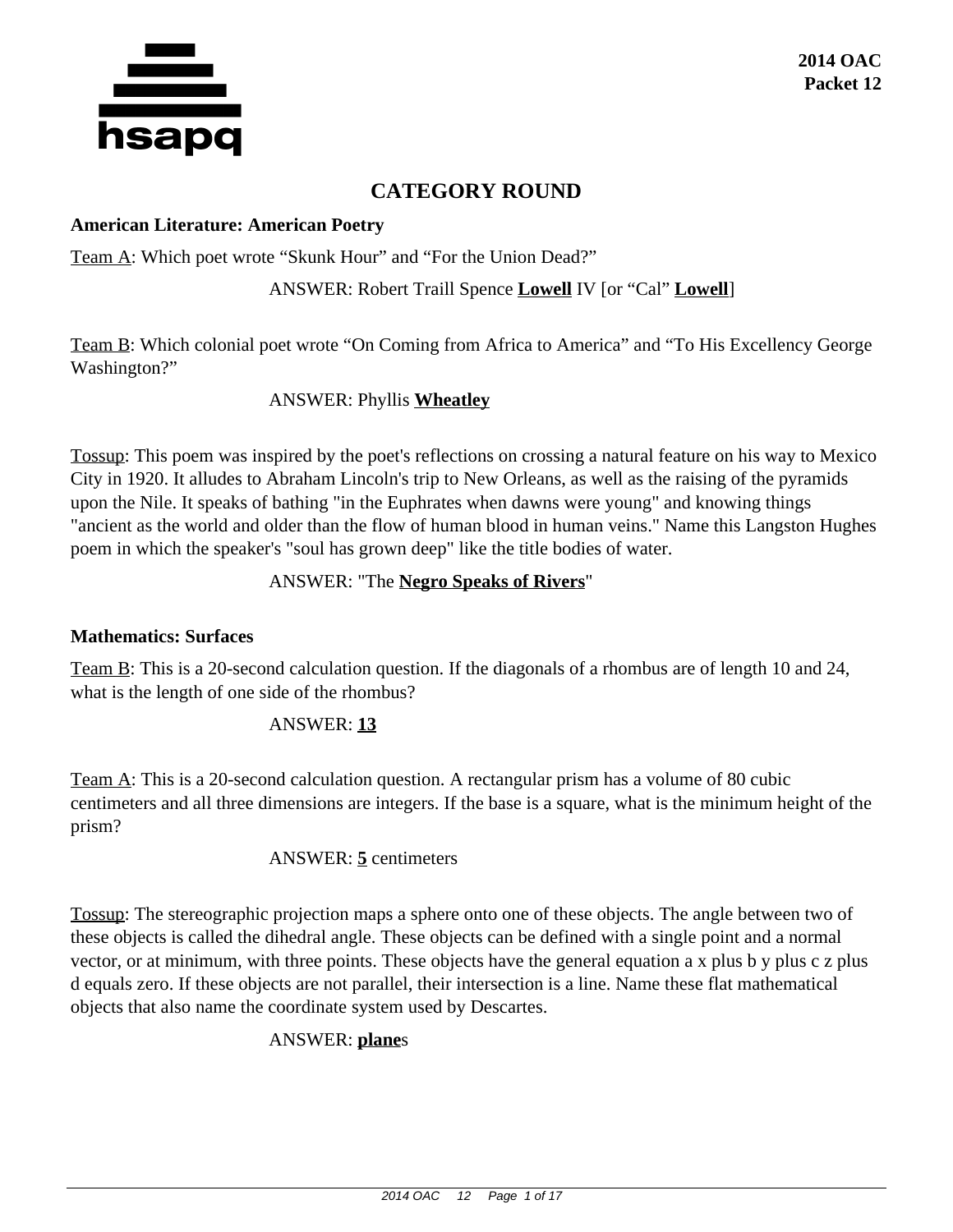## **World History: Battles**

Team A: At what 1525 battle in northern Italy did Charles V's forces defeat Francis I?

# ANSWER: Battle of **Pavia**

Team B: At what 1410 battle were the Teutonic knights smashed by Polish forces?

# ANSWER: Battle of **Grunwald** [or Battle of **Tannenberg**]

Tossup: At this battle, one side's Breton force was repelled and made to believe that their leader had died. A landing at Pevensey preceded this engagement, which came after a victory at Stamford Bridge. This battle, which is depicted on the Bayeux Tapestry, ended with the death of Harold Godwinson. Name this 1066 battle won by William the Conqueror to begin the Norman conquest of England.

# ANSWER: Battle of **Hastings**

# **Fine Arts: European Operas**

Team B: Name the first opera in Wagner's Ring cycle, which is about some treasure.

# ANSWER: *Das Rheingold* [or *The Rhine Gold*]

Team A: The aria "Largo al factotum" appears in what Rossini opera about the matchmaker Figaro?

ANSWER: *The Barber of Seville, or The Futile Precaution* [or *Il barbiere di Siviglia, ossia L'inutile precauzione*]

Tossup: A character in this opera tells of how he was asked to play violin to a pet parrot until the parrot died. Another character tells of her love for flowers following the aria "che gelida manina" (kay JAH-lee-duh mah-NEE-nuh). Two characters in this opera sing of their love for each other in "O soave fanciulla" (oh soo-AH-vay fohn-CHOO-luh). The aria "quando me'n v'o" is sung while Musetta dances a waltz to Marcello in this opera, which ends with Rodolfo weeping as Mimi dies of consumption. Name this opera by Giacomo Puccini set in the poor quarters of Paris.

ANSWER: *La boheme*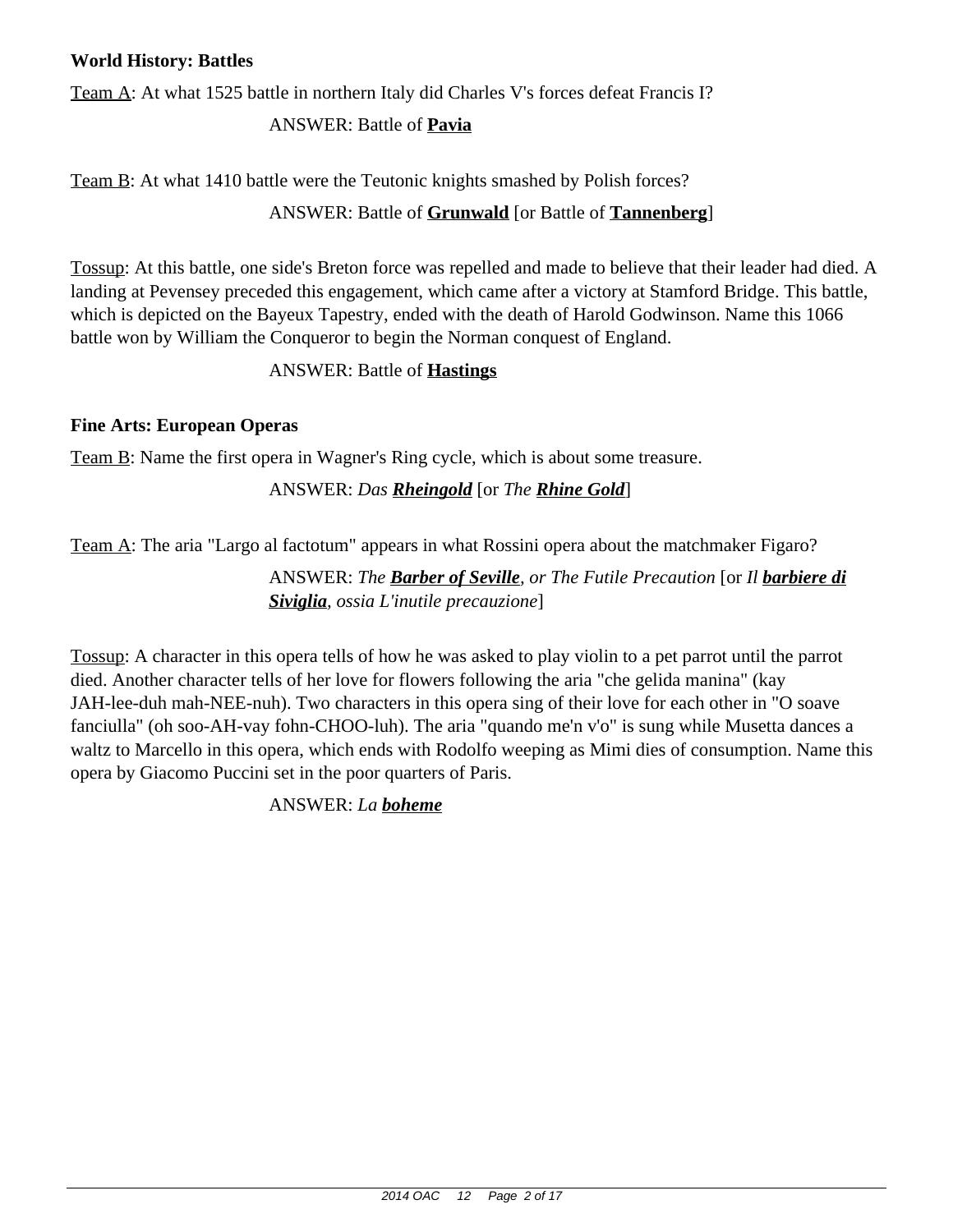# **Life Sciences: Biological Units**

Team A: What unit of measurement, named for a Swede and equal to "ten to the minus tenth" meters, is commonly used to report the size of microscopic biological structures?

## ANSWER: **angstrom**

Team B: What component unit of polypeptides or proteins is linked by peptide bonds?

## ANSWER: **amino acid**s

Tossup: Along with gap genes, which set the boundaries of these things, and pair-rule genes, genes named for and controlling the polarity of these things help define the *Drosophila* embryo. In leeches, these things each receive a set number of cells from five lineages of teleoblast cells. A phylum defined by having these things includes the classes Polychaeta (pah-lee-KITE-uh) and Oligochaeta (ah-lee-goh-KITE-uh) and has two parapodia and the same set of organs in each of them. Name these repeating units of an organism's anatomy, which annelids possess.

#### ANSWER: **segment**s

# **World Literature: Literary Trains**

Team B: This French author wrote about a train derailment in *La Bete Humaine,* and he also wrote about coal miners in *Germinal.*

#### ANSWER: Emile Edouard Charles Antoine **Zola**

Team A: Name the German author whose character Hans Castorp takes a train to a Swiss sanatorium in the novel *The Magic Mountain.*

## ANSWER: Paul Thomas **Mann**

Tossup: This novel opens by describing the protagonist's father Andrei, who jumps off a train after the protagonist's mother dies. Abducted by the Forest Brotherhood, this book's protagonist deserts, then allows his lover to be with Komarovsky instead. General Strelnikov, also known as Pasha Antipov, fights in the Red Army in this novel, in wich Lara eventually dies in a gulag, never reuniting with Yuri. Name this epic novel by Boris Pasternak.

ANSWER: *Doctor Zhivago*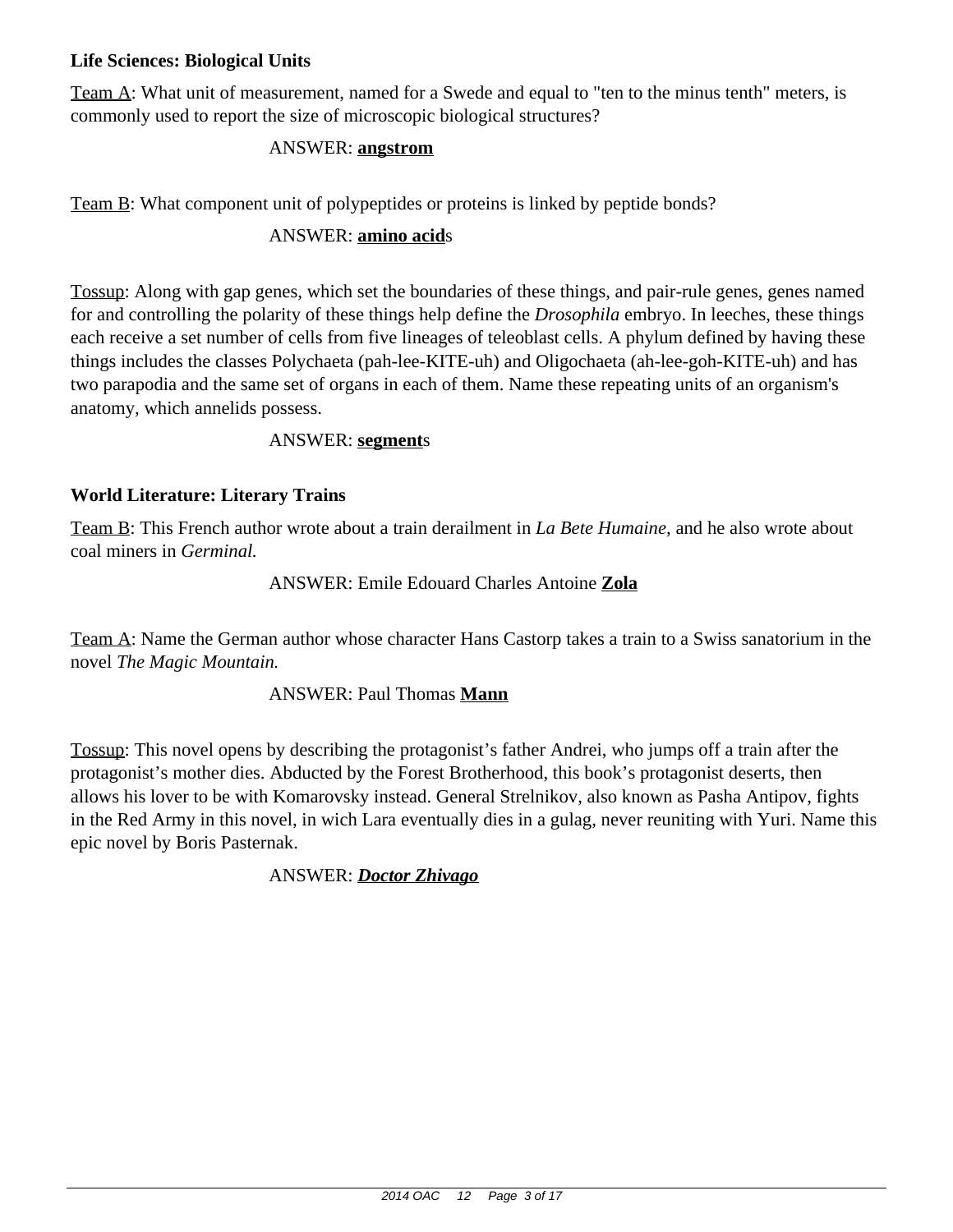## **US Government/Economics: Englishmen**

Team A: Whose *Essay on the Principle of Population* predicted massive famine arising from unchecked population growth?

# ANSWER: Thomas Robert **Malthus**

# Team B: What author of *A System of Logic* helped develop Bentham's utilitarianism?

# ANSWER: John Stuart **Mill**

Tossup: Robert Barro revived a concept originally considered by this thinker, according to which consumers' expectations of future tax increases will offset government efforts to boost aggregate demand. This economist, who criticized the Bank of England in *The High Price of Bullion*, used the examples of English cloth and Portuguese wine to formulate the theory of comparative advantage. This economist also argued that workers' pay would always tend towards the subsistence level despite their attempts to improve it. Name this 19th-century English economist who formulated the Iron Law of Wages.

# ANSWER: David **Ricardo**

# **Physical Sciences: Chemical Solutions**

Team B: Give the term that describes when a solution cannot dissolve all of the solute and some remains as precipitate.

# ANSWER: **saturated** [or word forms; do not accept "supersaturated"]

Team A: Give the term that describes solutions with relatively low numbers of particles, the opposite of concentrated.

## ANSWER: **dilute** [or word forms]

Tossup: At constant temperature, this process occurs in a direction that minimizes chemical potential by maximizing entropy. An equation governing this process sets its rate inversely proportional to the square root of molar mass. This process is governed by Fick's Laws and Graham's Law. When it occurs through a semipermeable membrane, it is called osmosis. Name this random movement of particles from areas of high concentration to areas of low concentration.

ANSWER: **diffusion** [prompt on **effusion**; prompt on **osmosis** until it is read]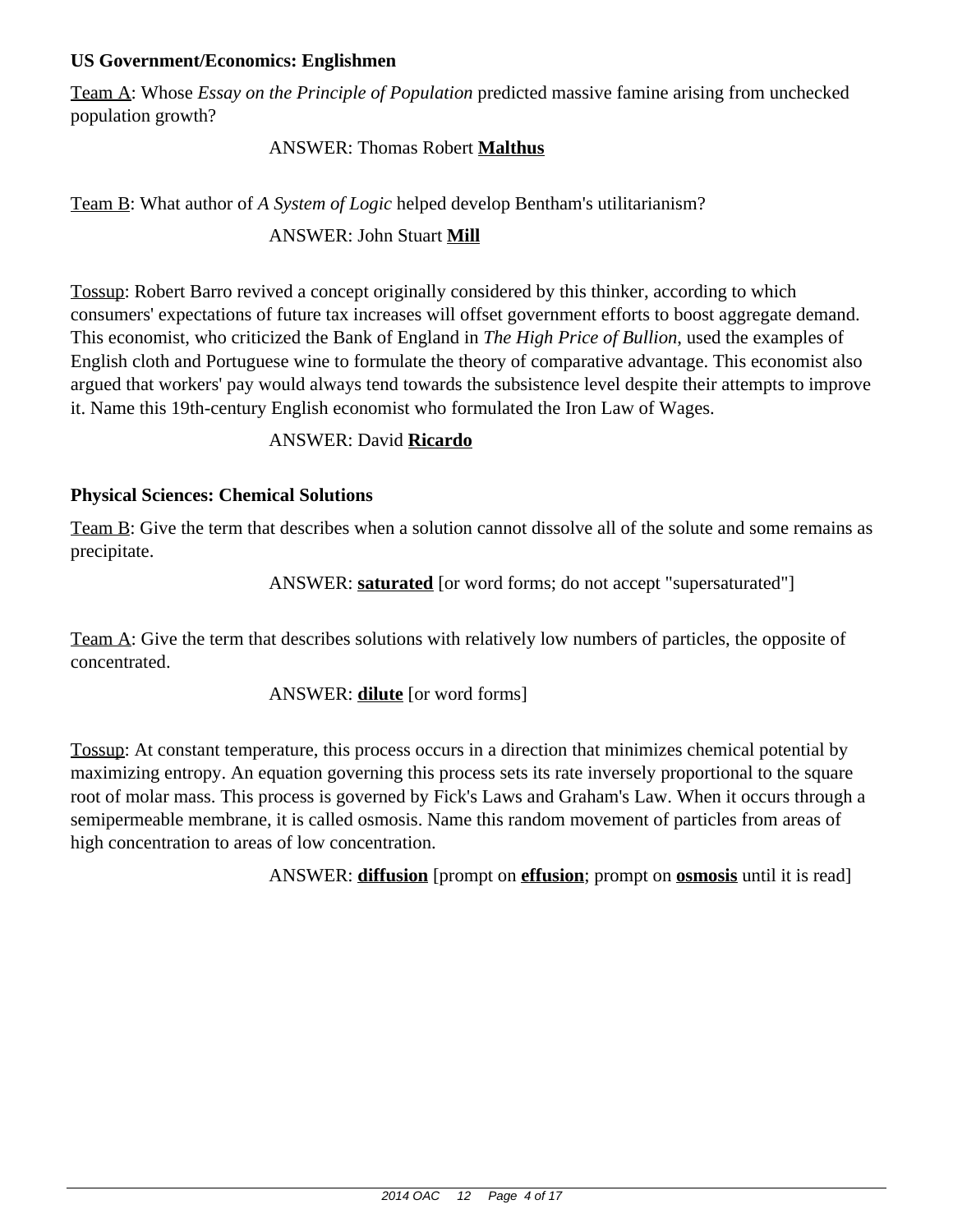# **World Geography: Coastal Cities**

Team A: This city is the capital of the autonomous region of Catalonia in eastern Spain.

# ANSWER: **Barcelona**

Team B: This city in the south of France is the country's largest port and its second largest city.

# ANSWER: **Marseille**s

Tossup: Lido is located off the coast of this city. Napoleon stole the "Triumphant Quadriga," bronze statues of four horses, from a basilica in this city. A bridge over the Rio de Palazzo in this city is named because, in medieval times, passersby could hear prisoners sighing as they went off to their deaths. Murano is the center of this city's famed glassmaking industry. A symbol of this city is the lion, an emblem of St. Mark. The Rialto Bridge spans this city's Grand Canal. Name this city on the Adriatic Sea in Italy, famed for its gondolas.

# ANSWER: **Venice**

## **American History: Elections**

Team B: During Presidential debates, what failed Republican candidate brought up "Joe the Plumber" as an example of small businessmen?

# ANSWER: John Sidney **McCain** III

Team A: What Presidential candidate's unkempt physical appearance in the first televised debates hurt his chances in the election?

## ANSWER: Richard Milhous **Nixon**

Tossup: The losing candidate in this election had reportedly sent the "cipher dispatches" offering bribes. That losing candidate in this election had fought the Canal Ring as a reformist governor of New York. After this election, Justice Joseph Bradley replaced David Davis as the ostensibly nonpartisan member of a commission. To resolve this election, Republicans agreed to end Reconstruction to receive disputed electoral votes. Name this Presidential election in which Samuel Tilden received more popular votes but still lost to Rutherford B. Hayes.

ANSWER: United States Presidential election of **1876**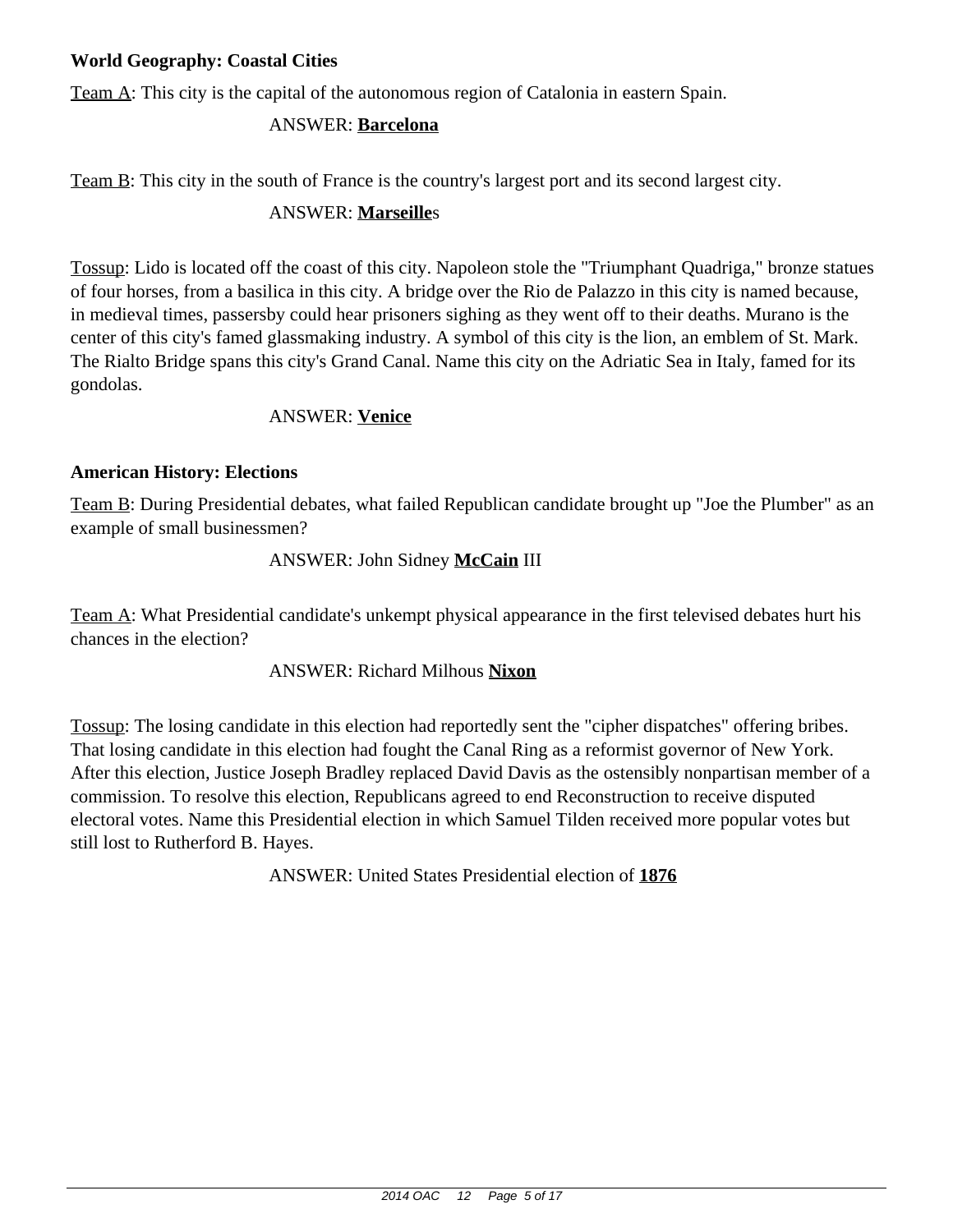1. The United States was prevented from reaching the Yalu River by the Chinese intervention in what war?

2. **(TWO WORD ANSWER)** Samuel Taylor Coleridge wrote what poem describing "a stately pleasure dome" in Xanadu?

3. Epistemology is the philosophical study of what concept, which can be alternately defined as justified true belief?

4. A strawberry-red colored tongue is characteristic of what disease which can cause serious heart conditions in young children, discovered in Japan?

5. What northwestern Indian region was the site of three wars between India and Pakistan in 1947, 1965, and 1999?

6. Which Armenian composed the ballet Gayane, which contains the movement "Sabre Dance?"

7. The young prodigy Otaké in The Master of Go and the geisha Komako in Snow Country are creations of what Japanese author?

8. Vladimir the Great and Yaroslav the Wise ruled over the Slavic kingdom centered in what city?

9. What shield volcano on the eastern part of Hawai'i is constantly spewing lava, and is the home of Pele in Hawaiian mythology?

10. **(THREE WORD ANSWER)** "So What" is the first track on what 1959 album by Miles Davis?

11. What class of organic compounds has a carbon double bonded to an oxygen and single bonded to two alkyl groups, and includes acetone?

12. Which author wrote about Britain in India in his poem "Gunga Din" and the novels Kim and The Man Who Would Be King?

13. What political party has been in power in Taiwan since it was ejected from mainland China by the Communists?

14. Ad Parnassum and Twittering Machine were created by what German artist?

15. The term blackbody was coined by what physicist, who also discovered a loop rule and a junction rule with electrical circuits?

16. What author wrote about a man who starves himself for others amusement in A Hunger Artist and also wrote The Trial?

17. During the Hajj, Muslims perform Tawaf, which is the circumambulation of what structure seven times?

18. What quadrilateral has two pairs of adjacent sides that are congruent?

19. What capital of East Prussia was separated from Germany by the Polish corridor, and now belongs to Russia as Kaliningrad?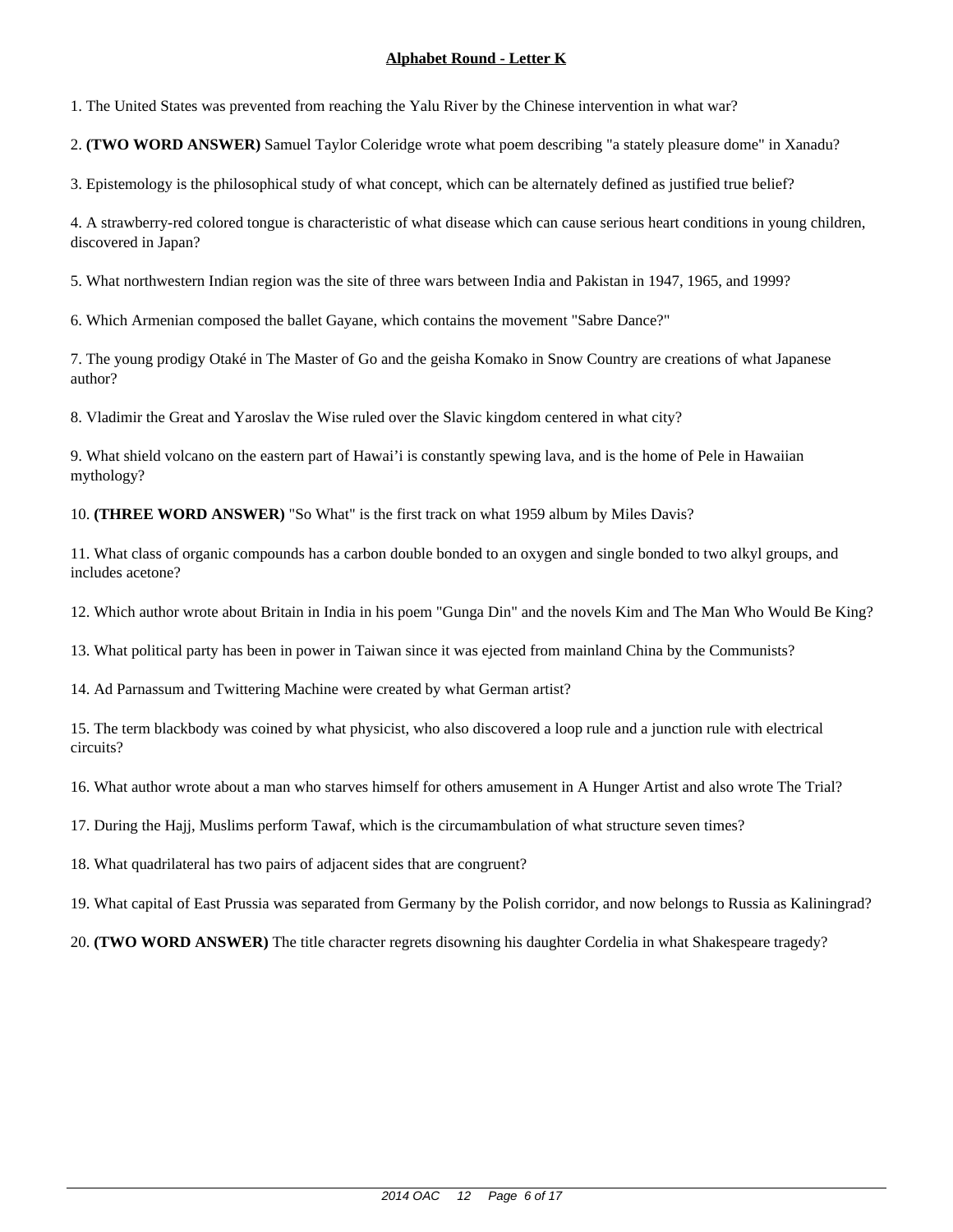## **Alphabet Round - Letter K ANSWERS**

- 1. **Korean** War
- 2. **Kubla Khan**
- 3. **knowledge**
- 4. **Kawasaki** disease
- 5. **Kashmir**
- 6. Aram **Khachaturian**
- 7. Yasunari **Kawabata**
- 8. **Kiev**
- 9. **Kil'auea**
- 10. **Kind of Blue**
- 11. **ketone**
- 12. Rudyard **Kipling**
- 13. **Kuomintang**
- 14. Paul **Klee**
- 15. Gustav **Kirchoff**
- 16. Franz **Kafka**
- 17. **Ka'aba**
- 18. **kite**
- 19. **Konigsberg**
- 20. **King Lear**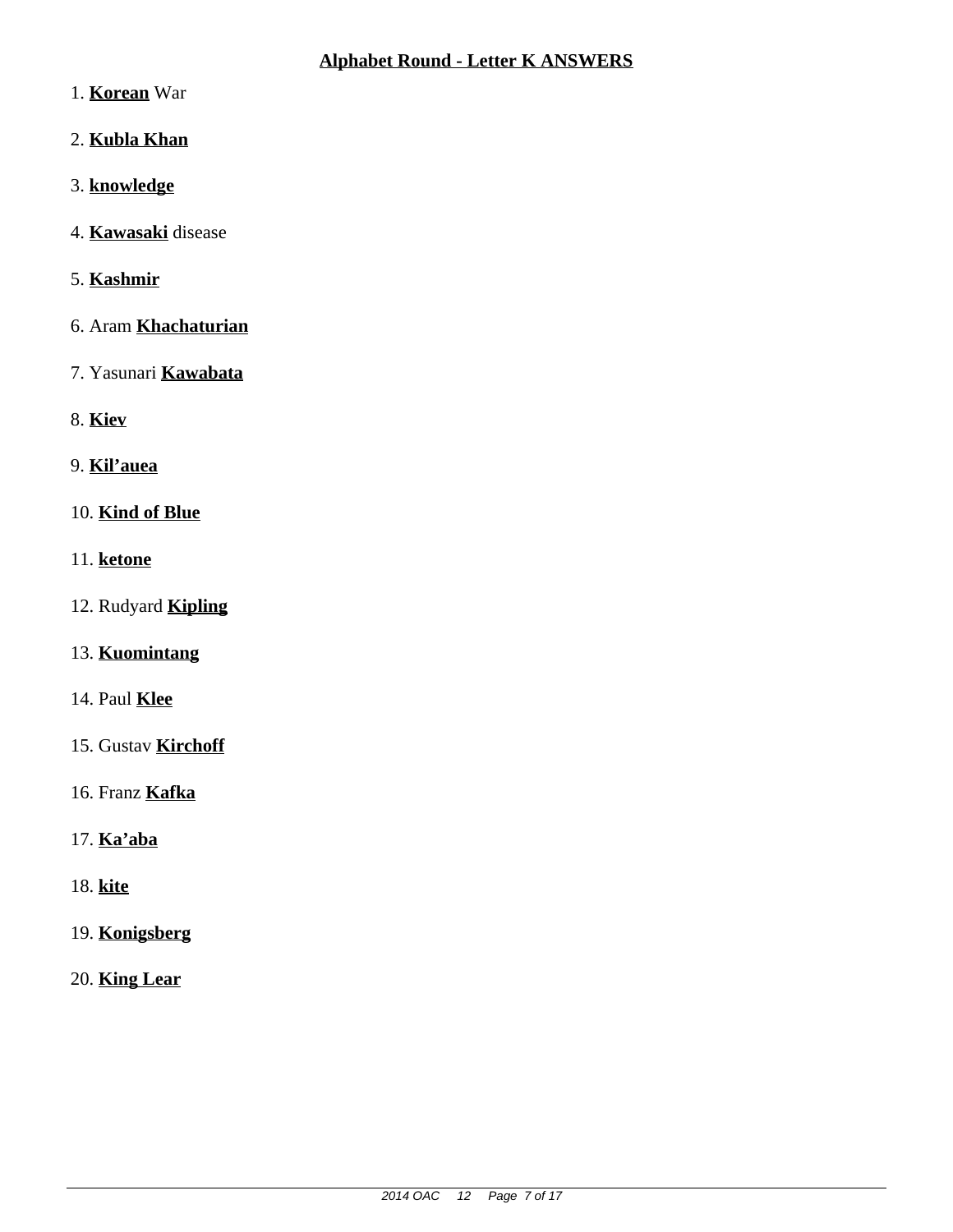#### 2014 OAC 12 Page 8 of 17

# **FINAL ROUND**

1. Emile Durkheim theorized that these people had a high rate of suicide due to low levels of integration and social control. According to another book, these people expressed their virtue in a worldly "calling" and were reduced to "ideal-types." That book argued that their deep soul searching about whether they will be saved or not led them to pursue financial success. Name this religious group who embodied the "spirit of capitalism" with their "ethic" according to Max Weber.

ANSWER: **Protestant**s [or **Calvinist**s; or **Lutheran**s; prompt on **Christian**s]

2. This man became next in line to his country's throne a few years after the suicide of his cousin Rudolf in Mayerling. He had to promise not to pass succession on to his children in order to marry Sophie Chotek. This man was the persumptive heir to Franz Joseph until he was killed on the Latin Bridge in Sarajevo, precipitating the July Crisis. Name this Austrian archduke whose assassination by Gavrilo Princip sparked World War I.

#### ANSWER: Archduke **Franz Ferdinand**

3. A character in this opera insists, "L'amour, l'amour t'attend" in an aria beginning "Votre toast." Act III of this opera takes place at a smuggler's camp in the mountains. In Act I of this opera, a worker in a cigarette factory throws a flower to her eventual lover, but explains that love is a "rebellious bird" in her Habanera (hah-bahn-AIR-uh) aria. This opera's most famous aria is sung by Escamillo (ess-cah-MEE-yoh), a toreador who wins the love of a Spanish gypsy. Name this opera composed by Georges Bizet. ANSWER: *Carmen*

4. In one of this author's novels, a longshoreman teams up with Martin Decoud to smuggle silver from Charles Gould's mines. The main character of another novel by this man is stranded in the Central Station waiting for his steamship to be repaired. The narrator of that novel by him comes across a pamphlet reading "Exterminate all the brutes" and lies to a widow about the words "The horror! The horror!" Name this author of *Nostromo* and a book about Marlow's journey to Africa to find Kurtz, *Heart of Darkness.* ANSWER: Joseph **Conrad** [or Jozef Teodor **Konrad** Korzeniowski]

5. Secondary battles to the south of this battle included Ligny and Quartre-Bras. Marshall Ney led the final assault in this battle, and the late arrival of Prussian forces under Gebhard von Blucher contributed to the Duke of Wellington's victory in this battle. Name this 1815 battle in Belgium that saw the final military defeat of Napoleon Bonaparte.

#### ANSWER: Battle of **Waterloo**

6. One of these beings related the Five Treatises to Asanga. A sect believes that rebirth in the Pure Land is guaranteed by reciting the name of one of these beings named Amitabha (ah-mee-TAH-buh). Twenty-eight of these beings are listed in the Pali Canon. The most recent one of these discovered the Four Noble Truths under the Bodhi tree. Name these enlightened people who include Siddartha Gautama. ANSWER: **buddha**s

237-14-103-12106

020-14-103-12104

190-14-103-12103

030-14-103-12105

121-14-103-12102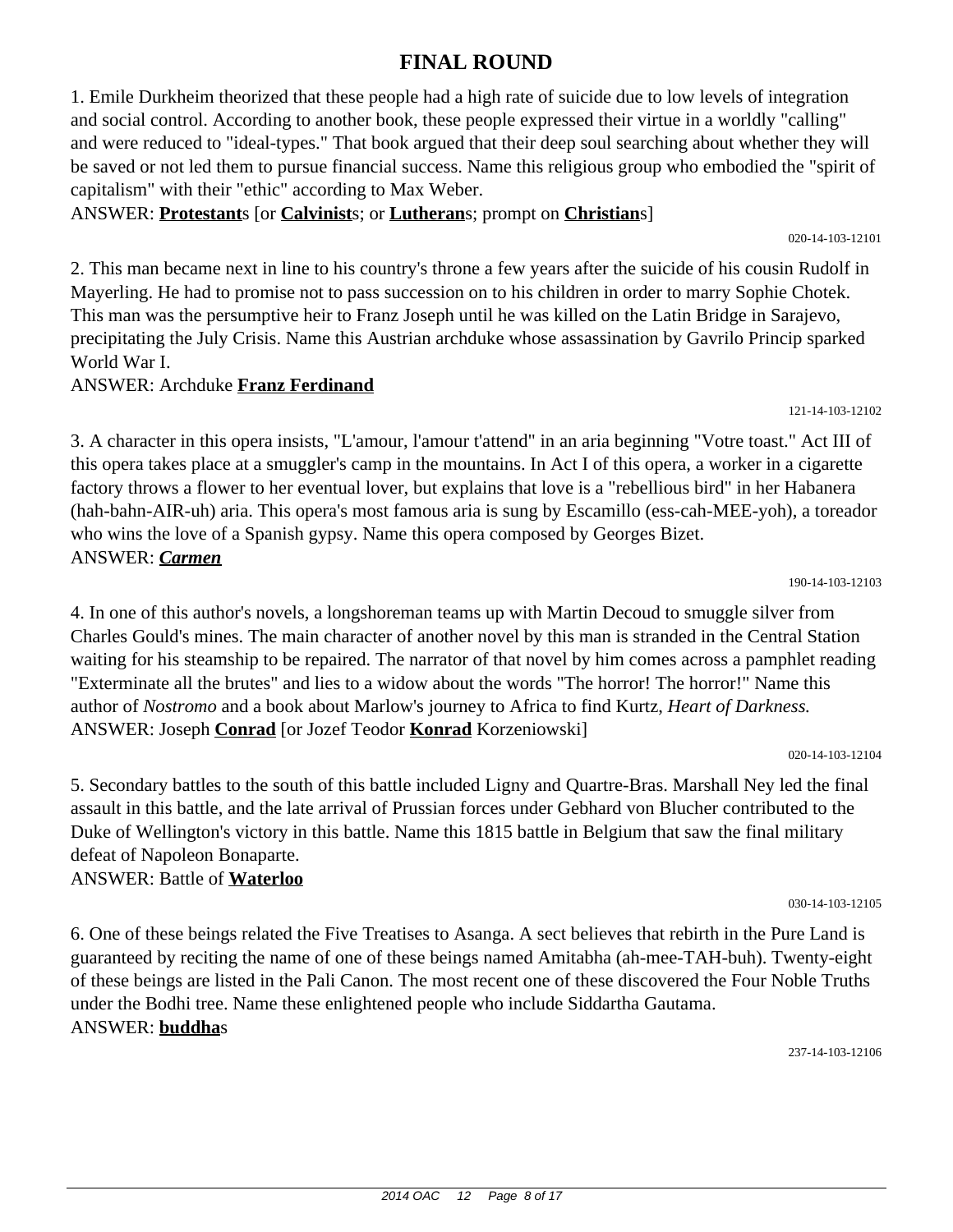7. Circular, volcanic domes on this object are referred as "pancake" volcanoes. This planet was studied by the Venera probes and lacks natural satellites. The atmosphere of this planet contains many clouds of sulfuric acid. Although of similar size and mass to Earth, this planet is unable to sustain life due to a runaway greenhouse effect vaporizing any water present. Name this very hot planet with a heavy atmosphere of carbon dioxide, the second closest planet to the Sun. ANSWER: **Venus**

239-14-103-12107

8. This man was friends with his rival Luz Long, whom this man defeated to win the long-jump. This man set or tied four world records in less than an hour while running for Ohio State at the Big Ten track and field championships, and some of his feats were shown in Leni Riefenstahl's documentary *Olympia.* Name this African-American track and field athlete whose four gold medals at the 1936 Berlin Olympics thwarted Hitler's attempt to demonstrate Aryan superiority. ANSWER: Jesse **Owens**

030-14-103-12108

9. This man painted a woman inside and in the alleyway next to a brick building in *The Little Street.* This artist included a foot-warmer on the floor of a painting in which a blue and yellow clad woman pours a liquid into a container, one of only thirty-four paintings he produced. This artist painted his birthplace from across a river with fishing boats in his *View of Delft*. Name this Dutch artist who painted *Girl with a Pearl Earring* and many scenes of women working indoors.

ANSWER: Johannes **Vermeer** [or Jan **Vermeer**; or Johan **Vermeer**]

10. Net electric flux equals this quantity divided by the permittivity according to Gauss's law. The elementary value for this quantity was determined by balancing the gravitational and electric forces on an oil drop in an experiment conducted by Millikan. Current is the rate of change of this quantity with respect to time. The force on a particle is equal to this quantity times the electric field. Identify this quantity measured in Coulombs, which is negative for an electron. ANSWER: electric **charge**

11. Picrotoxin and bicuculline (BUY-cook-YOU-lean) antagonize this compound's receptors. An agonist of this compound produced by the *Amanita* mushroom is called muscimol (MUSK-im-all). This compound is synthesized by decarboxylation of glutamic acid using a Vitamin B6 cofactor. This neurotransmitter's receptors are divided into A & B types and are the target of benzo-diaz-epines. It has a role similar to that of glycine. Name this chief inhibitory neurotransmitter, which has a four letter acronym. ANSWER: **GABA** [or **gamma-amino butyric acid**]

245-14-103-12111

12. A Middle Ages trade route in this country was changed in 1950 into a 210-mile scenic drive called the Romantic Road. This country's largest amusement park is called Europa-Park. The capital of this country is home to Museum Island, which includes the Pergamon Museum. This country was where one of the first cuckoo clocks was made; that occurred in its Black Forest. Name this country that inspired Sleeping Beauty's Castle with its Bavarian Neuschwanstein (noish-VON-shtein) Castle. ANSWER: Federal Republic of **Germany** [or Bundesrepublik **Deutschland**]

023-14-103-12112

226-14-103-12110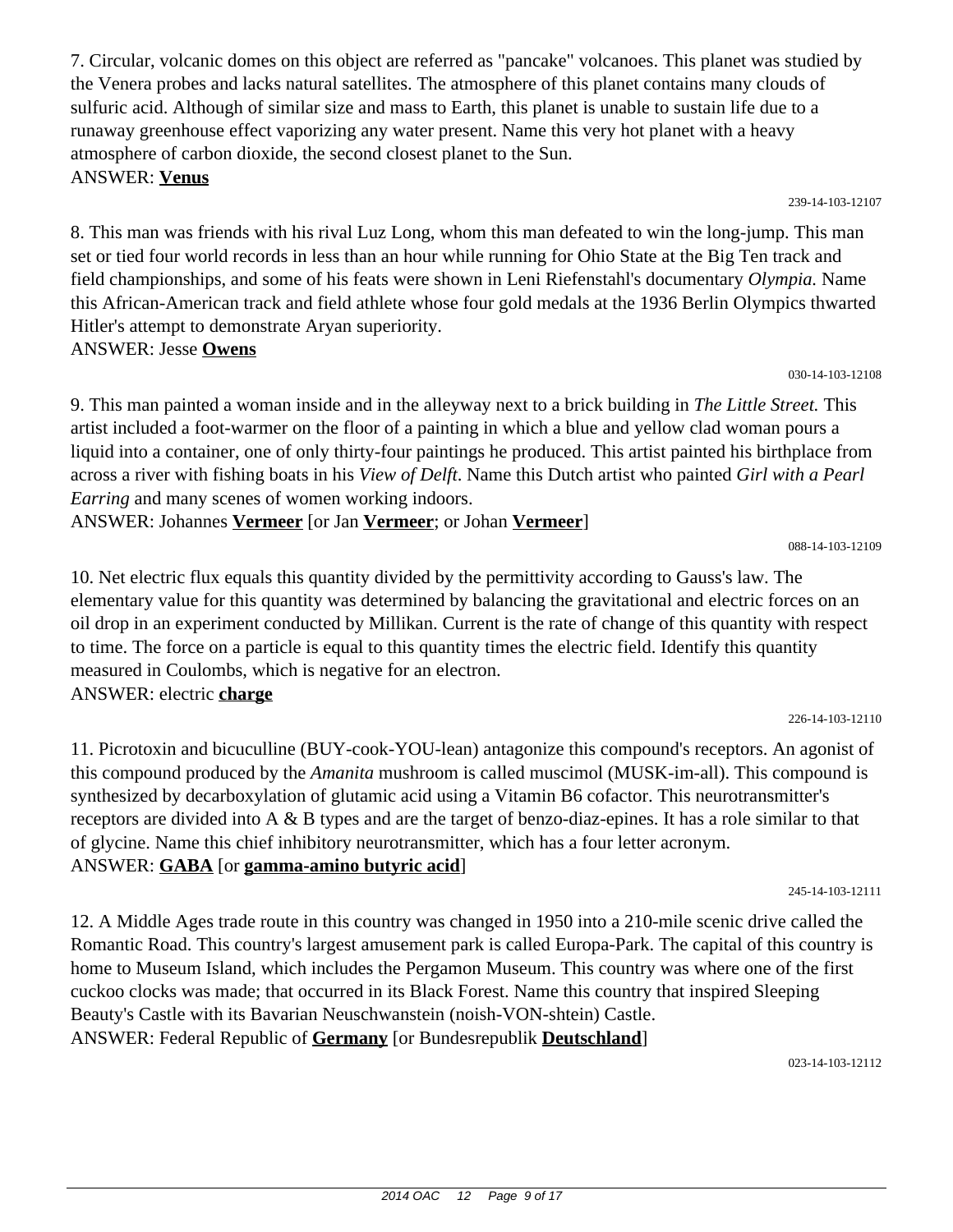13. This man put in an extended cadenza for the soloist in the first movement of his only concerto, a Violin Concerto in D minor. A tone poem by this composer uses an English horn to depict a swimming bird. That piece, *The Swan of Tuonela,* is one of his many compositions influenced by the mythology of his home country. He produced a brass-heavy composition that he often renamed to evade Russian censors. Name this composition of the unofficial national anthem *Finlandia.* ANSWER: Jean **Sibelius**

14. In one play, this character interprets a thunderstorm as a sign of his impending death, prompting him to give his burial site as a gift to Athens. He spends most of that play in a grove sacred to the Furies near Colonus. In an earlier play, he learns that he was adopted by Merope and Polybus, wins a fight at a crossroad by killing Laius, marries Jocasta, and solves the riddle of the Sphinx. Name this title character of two of Sophocles's Theban plays, a Greek who unwittingly killed his father and married his mother. ANSWER: **Oedipus** [or *Oedipus Rex*; or *Oedipus at Colonus*] 029-14-103-12114

15. During a trial in this novel, Thomas Perez testifies that he cannot remember whether or not a character cried at a funeral, though he did definitely drink coffee and smoke. This novel's title character is initially disappointed that his incarceration prevents him from visiting Marie Cardona or his friend Raymond Sintes. The protagonist of this novel is executed after remorselessly shooting an Arab. Identify this novel about the foreigner Meursault, written by Albert Camus.

ANSWER: The **Stranger** [or L'**etranger**]

16. Napoleon Hill wrote the self-help book *The Laws of Success* on the advice of this man. His own writings include *The Gospel of Wealth.* His partner Henry Clay Frick hired Pinkerton troops to attack striking workers at one of his plants in Homestead, Pennsylvania. The world's first billion-dollar corporation was formed when he sold his company to J.P. Morgan to create U.S. Steel. Name this Scottish-American steel manufacturer.

ANSWER: Andrew **Carnegie**

17. The first large use of shell guns in a naval fight happened during this war's Battle of Sinope. Francois Canrobert and Lord Raglan took part in this war's year-long siege of Sevastopol. Nicholas I died while his country fought in this war, which was ended by the Treaty of Paris. The Battle of Balaclava during this war included the Charge of the Light Brigade. Name this mid-nineteenth century war lost by Russia to a European coalition and fought on the namesake peninsula. ANSWER: **Crimean** War

18. De-nitri-fication is an example of one of these reactions, which transforms nitrate into nitrogen gas. In biology, the transformation of NAD+ into NADH is one of these reactions. During electroplating, metal cations (CAT-eye-onz) undergo this type of reaction. The species which undergoes this reaction will have a greater standard electrode potential in a galvanic cell, will be located at the cathode, and will have an algebraic decrease in its oxidation state. Name these reactions in which a species gains electrons, often contrasted with oxidations.

ANSWER: **reduction**s [prompt on **redox** reactions; prompt on **oxidation-reduction**s; prompt on **reduction-oxidation**s; do not accept or prompt on "oxidations"]

233-14-103-12115

121-14-103-12116

142-14-103-12113

023-14-103-12117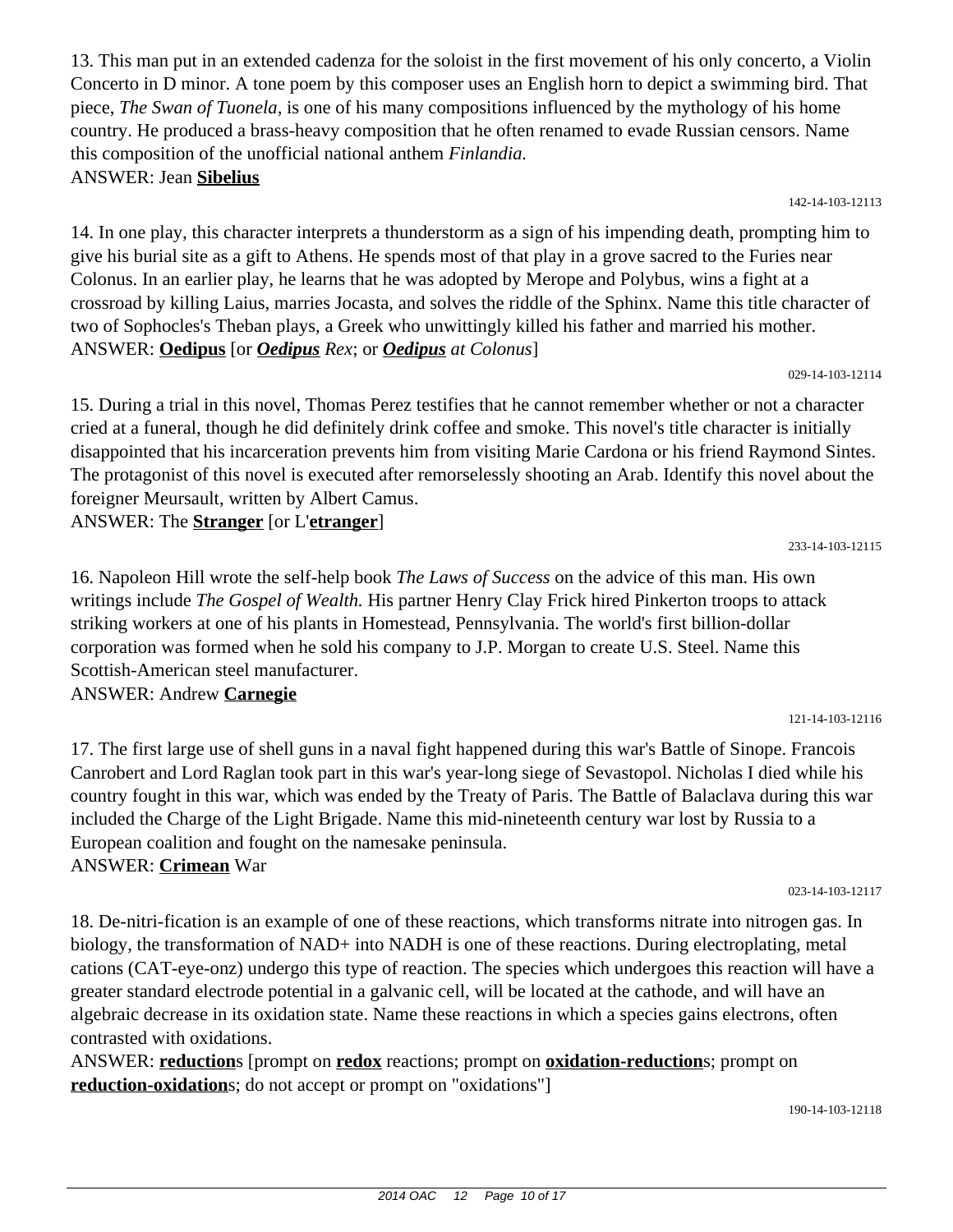19. In one work set in this state, the itenerant preacher Bessie convinces Dude to marry her by purchasing a new Ford. That work set in this state sees the burning of Jeeter Lester's home and is Erskine Caldwell's *Tobacco Road*. This state was the location of a road trip that includes the cat Pitty Sing and culminates in the murder of a family by The Misfit in Flannery O'Connor's story "A Good Man is Hard to Find." Name this southern state that was the location of Tara in Margaret Mitchell's novel *Gone With the Wind*. ANSWER: **Georgia**

030-14-103-12119

20. The Chinese creator gods Fuxi (FOO-shee) and Nuwa are sometimes depicted with the body parts of these creatures. Cadmus and Harmonia took the form of these creatures at the end of their lives. Tiresias was turned into a woman upon attacking two of them mating. The caduceus depicts two of these animals, as does the rod of Asclepius. One of these animals resided at Delphi and was slain by Apollo. Name this animal, mythological ones of which include Python.

ANSWER: **snake**s [or **serpent**s; or **dragon**s]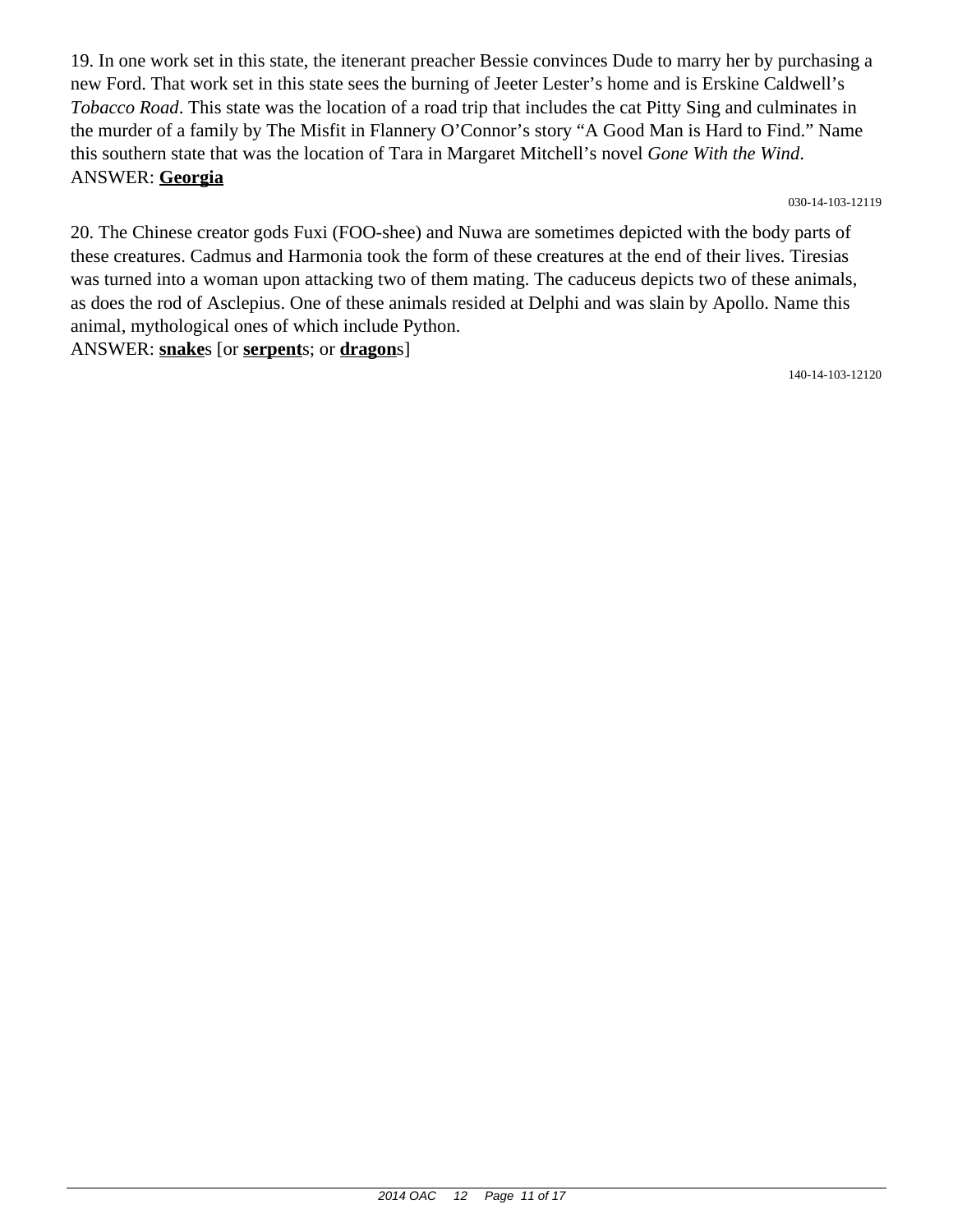1. The United States was prevented from reaching the Yalu River by the Chinese intervention in what war?

2. **(TWO WORD ANSWER)** Samuel Taylor Coleridge wrote what poem describing "a stately pleasure dome" in Xanadu?

3. Epistemology is the philosophical study of what concept, which can be alternately defined as justified true belief?

4. A strawberry-red colored tongue is characteristic of what disease which can cause serious heart conditions in young children, discovered in Japan?

5. What northwestern Indian region was the site of three wars between India and Pakistan in 1947, 1965, and 1999?

6. Which Armenian composed the ballet Gayane, which contains the movement "Sabre Dance?"

7. The young prodigy Otaké in The Master of Go and the geisha Komako in Snow Country are creations of what Japanese author?

8. Vladimir the Great and Yaroslav the Wise ruled over the Slavic kingdom centered in what city?

9. What shield volcano on the eastern part of Hawai'i is constantly spewing lava, and is the home of Pele in Hawaiian mythology?

10. **(THREE WORD ANSWER)** "So What" is the first track on what 1959 album by Miles Davis?

11. What class of organic compounds has a carbon double bonded to an oxygen and single bonded to two alkyl groups, and includes acetone?

12. Which author wrote about Britain in India in his poem "Gunga Din" and the novels Kim and The Man Who Would Be King?

13. What political party has been in power in Taiwan since it was ejected from mainland China by the Communists?

14. Ad Parnassum and Twittering Machine were created by what German artist?

15. The term blackbody was coined by what physicist, who also discovered a loop rule and a junction rule with electrical circuits?

16. What author wrote about a man who starves himself for others amusement in A Hunger Artist and also wrote The Trial?

17. During the Hajj, Muslims perform Tawaf, which is the circumambulation of what structure seven times?

18. What quadrilateral has two pairs of adjacent sides that are congruent?

19. What capital of East Prussia was separated from Germany by the Polish corridor, and now belongs to Russia as Kaliningrad?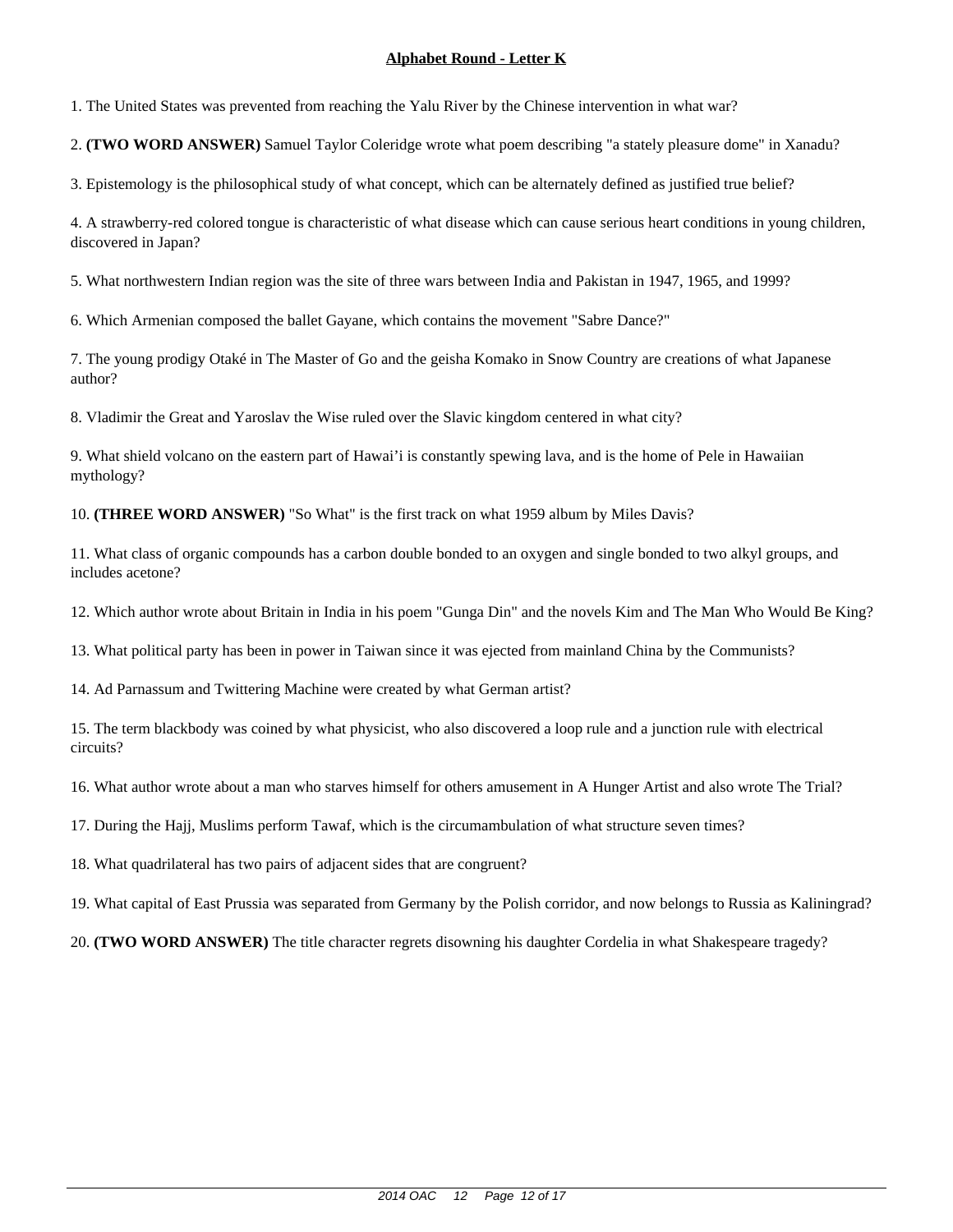1. The United States was prevented from reaching the Yalu River by the Chinese intervention in what war?

2. **(TWO WORD ANSWER)** Samuel Taylor Coleridge wrote what poem describing "a stately pleasure dome" in Xanadu?

3. Epistemology is the philosophical study of what concept, which can be alternately defined as justified true belief?

4. A strawberry-red colored tongue is characteristic of what disease which can cause serious heart conditions in young children, discovered in Japan?

5. What northwestern Indian region was the site of three wars between India and Pakistan in 1947, 1965, and 1999?

6. Which Armenian composed the ballet Gayane, which contains the movement "Sabre Dance?"

7. The young prodigy Otaké in The Master of Go and the geisha Komako in Snow Country are creations of what Japanese author?

8. Vladimir the Great and Yaroslav the Wise ruled over the Slavic kingdom centered in what city?

9. What shield volcano on the eastern part of Hawai'i is constantly spewing lava, and is the home of Pele in Hawaiian mythology?

10. **(THREE WORD ANSWER)** "So What" is the first track on what 1959 album by Miles Davis?

11. What class of organic compounds has a carbon double bonded to an oxygen and single bonded to two alkyl groups, and includes acetone?

12. Which author wrote about Britain in India in his poem "Gunga Din" and the novels Kim and The Man Who Would Be King?

13. What political party has been in power in Taiwan since it was ejected from mainland China by the Communists?

14. Ad Parnassum and Twittering Machine were created by what German artist?

15. The term blackbody was coined by what physicist, who also discovered a loop rule and a junction rule with electrical circuits?

16. What author wrote about a man who starves himself for others amusement in A Hunger Artist and also wrote The Trial?

17. During the Hajj, Muslims perform Tawaf, which is the circumambulation of what structure seven times?

18. What quadrilateral has two pairs of adjacent sides that are congruent?

19. What capital of East Prussia was separated from Germany by the Polish corridor, and now belongs to Russia as Kaliningrad?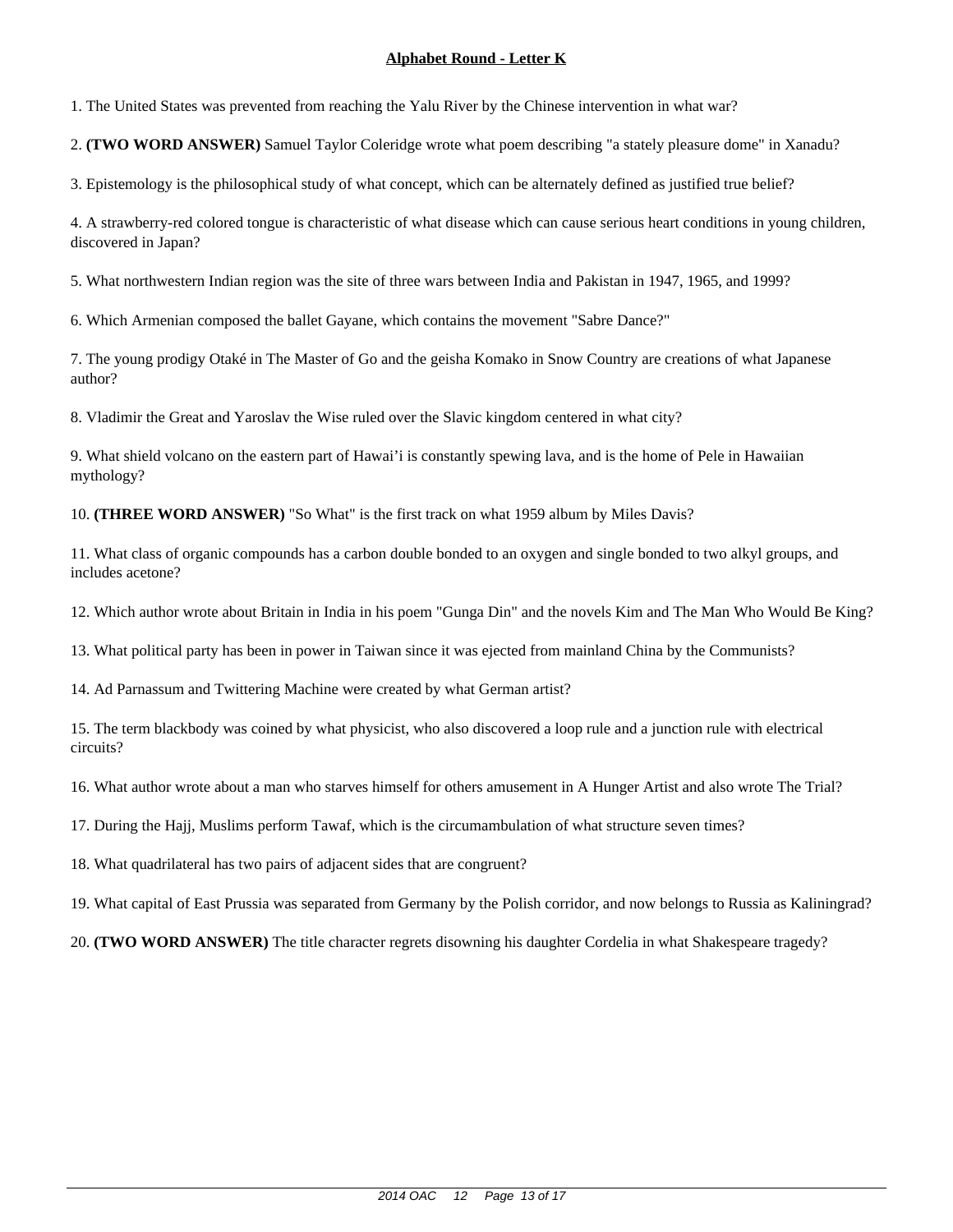1. The United States was prevented from reaching the Yalu River by the Chinese intervention in what war?

2. **(TWO WORD ANSWER)** Samuel Taylor Coleridge wrote what poem describing "a stately pleasure dome" in Xanadu?

3. Epistemology is the philosophical study of what concept, which can be alternately defined as justified true belief?

4. A strawberry-red colored tongue is characteristic of what disease which can cause serious heart conditions in young children, discovered in Japan?

5. What northwestern Indian region was the site of three wars between India and Pakistan in 1947, 1965, and 1999?

6. Which Armenian composed the ballet Gayane, which contains the movement "Sabre Dance?"

7. The young prodigy Otaké in The Master of Go and the geisha Komako in Snow Country are creations of what Japanese author?

8. Vladimir the Great and Yaroslav the Wise ruled over the Slavic kingdom centered in what city?

9. What shield volcano on the eastern part of Hawai'i is constantly spewing lava, and is the home of Pele in Hawaiian mythology?

10. **(THREE WORD ANSWER)** "So What" is the first track on what 1959 album by Miles Davis?

11. What class of organic compounds has a carbon double bonded to an oxygen and single bonded to two alkyl groups, and includes acetone?

12. Which author wrote about Britain in India in his poem "Gunga Din" and the novels Kim and The Man Who Would Be King?

13. What political party has been in power in Taiwan since it was ejected from mainland China by the Communists?

14. Ad Parnassum and Twittering Machine were created by what German artist?

15. The term blackbody was coined by what physicist, who also discovered a loop rule and a junction rule with electrical circuits?

16. What author wrote about a man who starves himself for others amusement in A Hunger Artist and also wrote The Trial?

17. During the Hajj, Muslims perform Tawaf, which is the circumambulation of what structure seven times?

18. What quadrilateral has two pairs of adjacent sides that are congruent?

19. What capital of East Prussia was separated from Germany by the Polish corridor, and now belongs to Russia as Kaliningrad?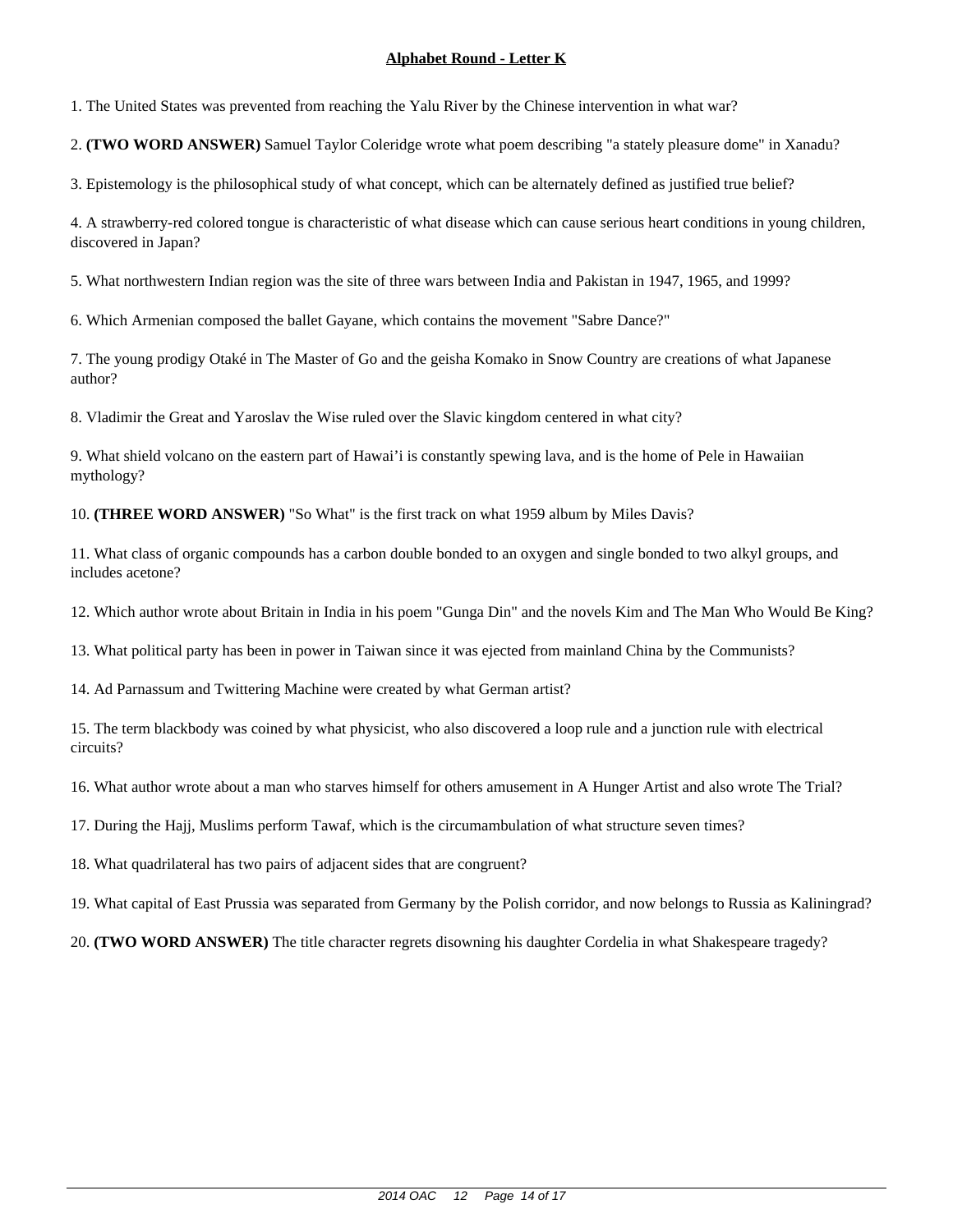1. The United States was prevented from reaching the Yalu River by the Chinese intervention in what war?

2. **(TWO WORD ANSWER)** Samuel Taylor Coleridge wrote what poem describing "a stately pleasure dome" in Xanadu?

3. Epistemology is the philosophical study of what concept, which can be alternately defined as justified true belief?

4. A strawberry-red colored tongue is characteristic of what disease which can cause serious heart conditions in young children, discovered in Japan?

5. What northwestern Indian region was the site of three wars between India and Pakistan in 1947, 1965, and 1999?

6. Which Armenian composed the ballet Gayane, which contains the movement "Sabre Dance?"

7. The young prodigy Otaké in The Master of Go and the geisha Komako in Snow Country are creations of what Japanese author?

8. Vladimir the Great and Yaroslav the Wise ruled over the Slavic kingdom centered in what city?

9. What shield volcano on the eastern part of Hawai'i is constantly spewing lava, and is the home of Pele in Hawaiian mythology?

10. **(THREE WORD ANSWER)** "So What" is the first track on what 1959 album by Miles Davis?

11. What class of organic compounds has a carbon double bonded to an oxygen and single bonded to two alkyl groups, and includes acetone?

12. Which author wrote about Britain in India in his poem "Gunga Din" and the novels Kim and The Man Who Would Be King?

13. What political party has been in power in Taiwan since it was ejected from mainland China by the Communists?

14. Ad Parnassum and Twittering Machine were created by what German artist?

15. The term blackbody was coined by what physicist, who also discovered a loop rule and a junction rule with electrical circuits?

16. What author wrote about a man who starves himself for others amusement in A Hunger Artist and also wrote The Trial?

17. During the Hajj, Muslims perform Tawaf, which is the circumambulation of what structure seven times?

18. What quadrilateral has two pairs of adjacent sides that are congruent?

19. What capital of East Prussia was separated from Germany by the Polish corridor, and now belongs to Russia as Kaliningrad?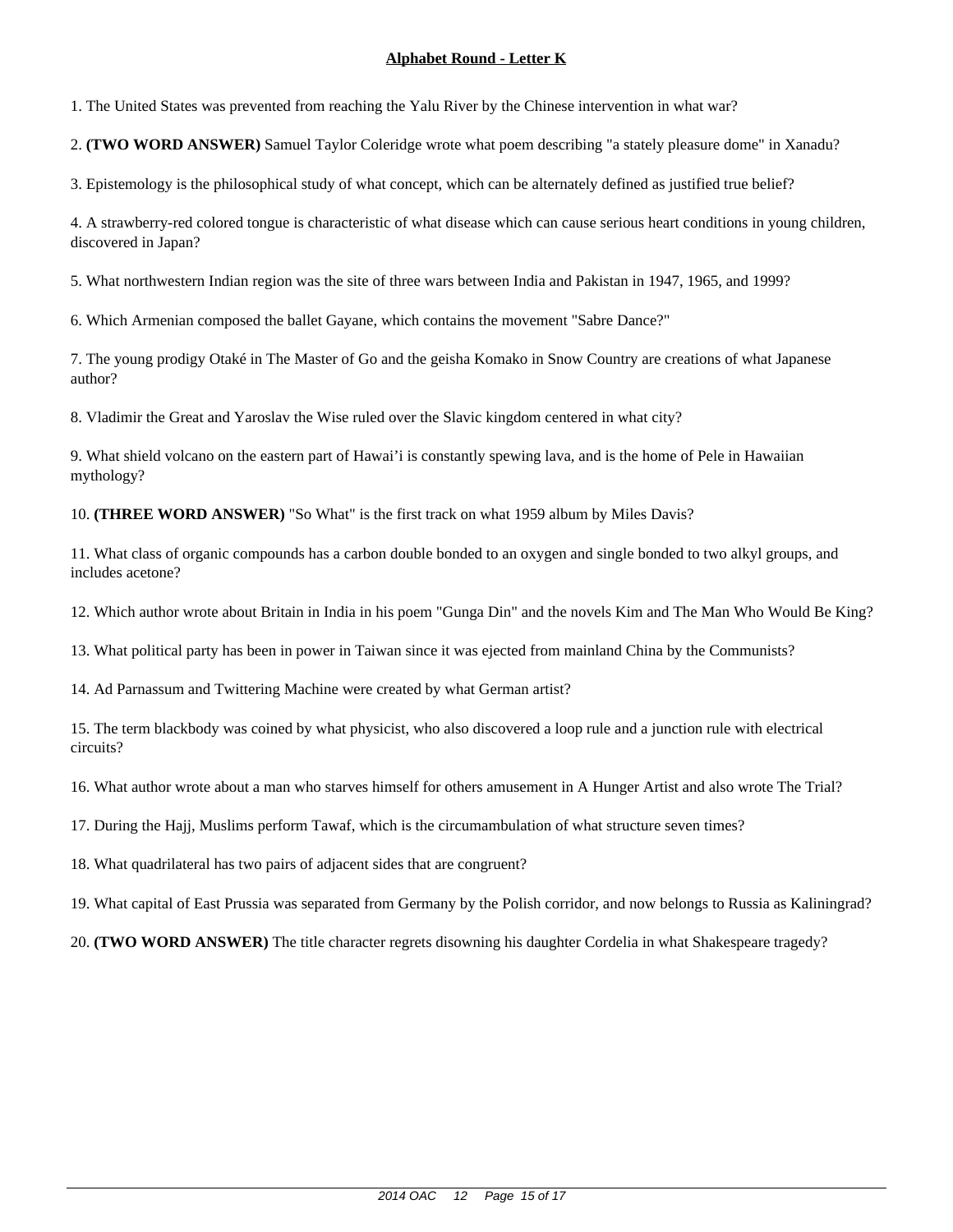| $\overline{4}$ .              |
|-------------------------------|
| $5.$ $\overline{\phantom{a}}$ |
| 6.                            |
|                               |
| 8.                            |
| $9.$ $\overline{\phantom{a}}$ |
|                               |
|                               |
|                               |
|                               |
|                               |
| 15.                           |
|                               |
|                               |
| 18.                           |
|                               |
| 20.                           |